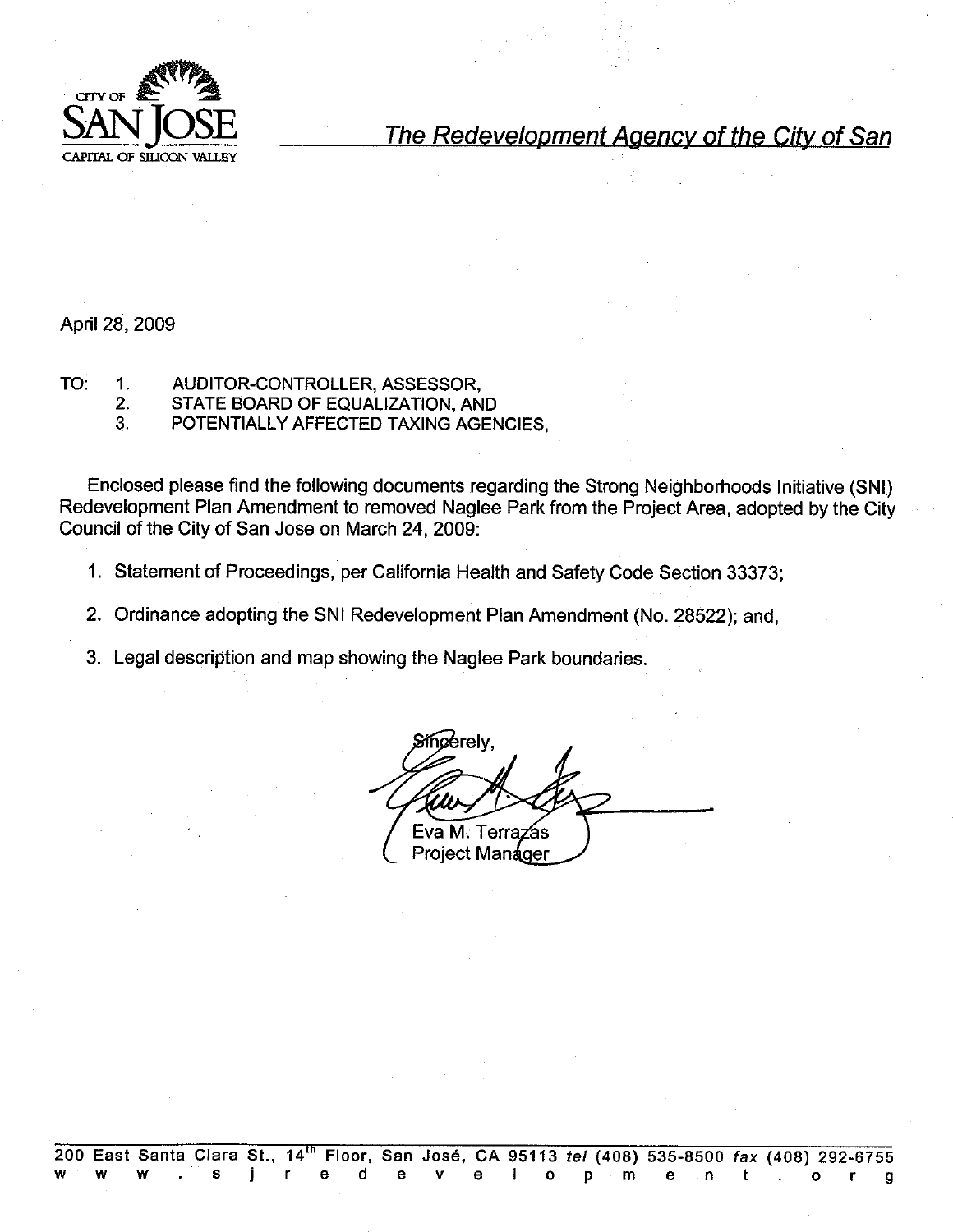## **ORDINANCE, NO. 28522**

# **AN ORDINANCE OF THE CITY OF SAN JOSE ADOPTING THE PROPOSED FIFTH AMENDMENT TO THE STRONG NEIGHBORHOODS INITIATIVE PROJECT AREA REDEVELOPMENT PLAN; AND MAKING CERTAIN FINDINGS**

WHEREAS, on June 25, 2002, the Council of the City of San Jose ("City Council") and the Board of Directors of the Redevelopment Agency of the City of San Jose ("Agency Board") adopted the Strong Neighborhoods Initiative Redevelopment Project.Area ("Project Area"); and

WHEREAS, pursuant to the Community Redevelopment Law of the State of California (Health and Safety Code Section 33000 et seq.), the Agency has submitted to this Council for consideration a proposed Fifth Amendment to the Redevelopment Plan for the Project Area to exclude certain territory known as Naglee Park ("Fifth Amendment"); and

WHEREAS, the Agency has prepared and submitted to the Council a report accompanying the proposed Fifth Amendment prepared pursuant to Sections 33352 and 33457.1 of the Community Redevelopment Law ("Report to Council"), and this Council has reviewed and considered the Report to Council, which is incorporated herein by reference. Under separate resolution the Council has approved the Report to Council. The Report to Council has been made available to the public prior to the public hearing described below; and

WHEREAS, pursuant to the provisions of Title 21 of the Municipal Code, the Director of the City of San José Planning, Building, and Code Enforcement Department completed the review required under the California Environmental Quality Act ("CEQA") for the proposed Fifth Amendment. It was determihed that, amongst other things, the

 $\mathbf{1}$ 

T-7497\ 541666 ¯ Board Agenda: 3-24-2009 Item  $No.: 8.3(b)$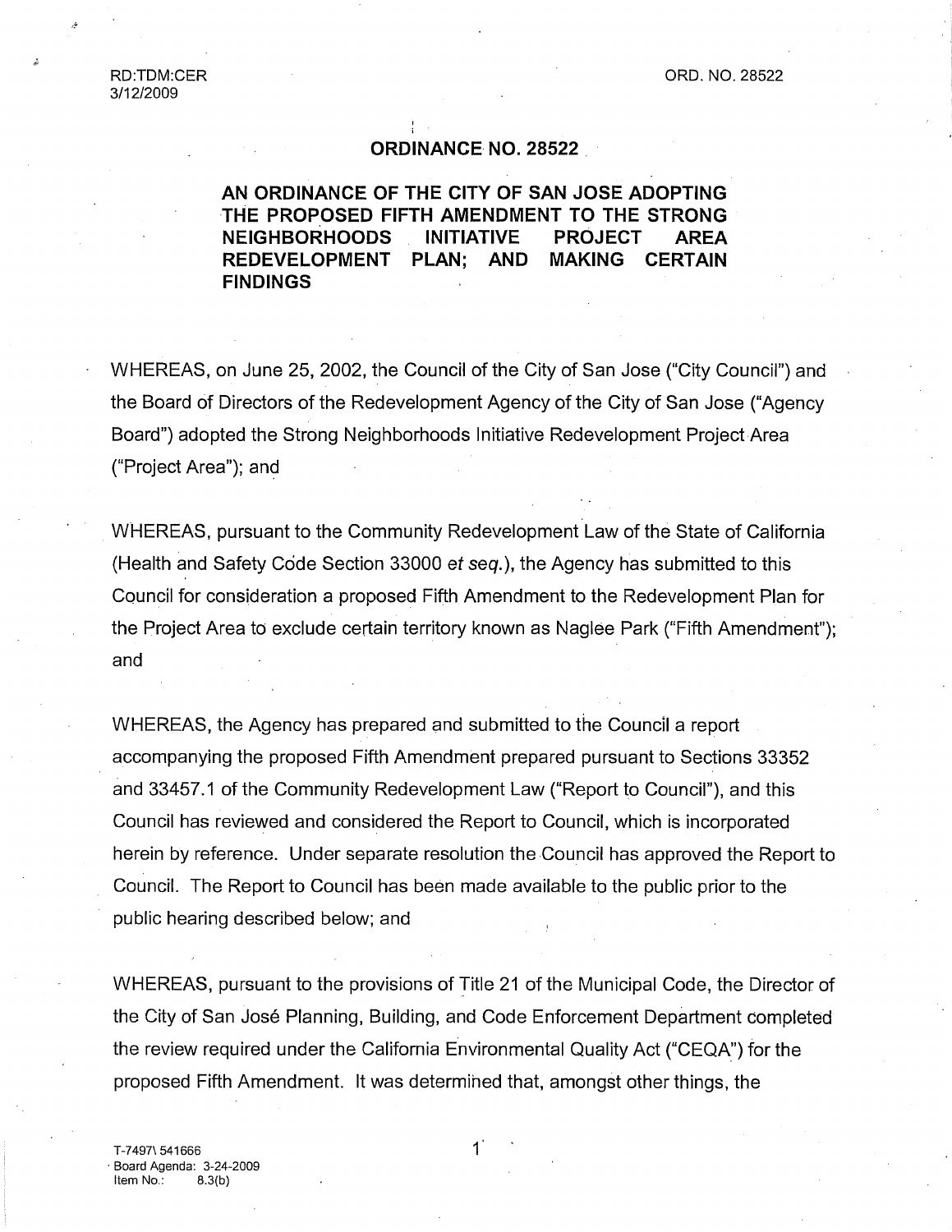ORD. NO. 28522

RD:TDM:CER 3/12/2009

proposed Fifth Amendment does not warrant additional CEQA documentation beyond what has been previously prepared for the Redevelopment Plans for the San Jose Merged Redevelopment Project Area since the Fifth Amendment does not change the scope of any projects described within existing Redevelopment Plans nor commit to the implementation of any particular project. Moreover, the proposed Fifth Amendment would result in impacts less than those which were disclosed in the Project Area Program EIR in that the planned redevelopment activities for Naglee Park would no longer be implemented and the associated environmental impacts from construction and operation of the redevelopment activities would not occur. A copy of the environmental determination prepared in connection with the City of San Jose Planning,. Building, and Code Enforcement Department's review is attached to the Accompanying Report as Attachment C; and

WHEREAS, on February 11,2009, the City of San Jose's Planning Commission determined that the Fifth Amendment is consistent with the San Jose 2020 General Plan; and

WHEREAS, Community Redevelopment Law requires that this Council consider the Fifth Amendment at a public hearing, which may be a joint public hearing with the Board of Directors of the Agency; and

WHEREAS, the Agency caused notice of joint public hearing to be published, and mailed to those required recipients as set forth in Health and Safety Code section 33452, in form and substance and within the time and manner prescribed by Community Redevelopment Law, that the Agency and this Council would conduct a joint public hearing on the Fifth Amendment at the hour of 1:30 p.m., or as soon thereafter as it may be heard, on the 24th day of March, 2009, in the Council Chambers of the City of San Jose, San Jose, California; and

2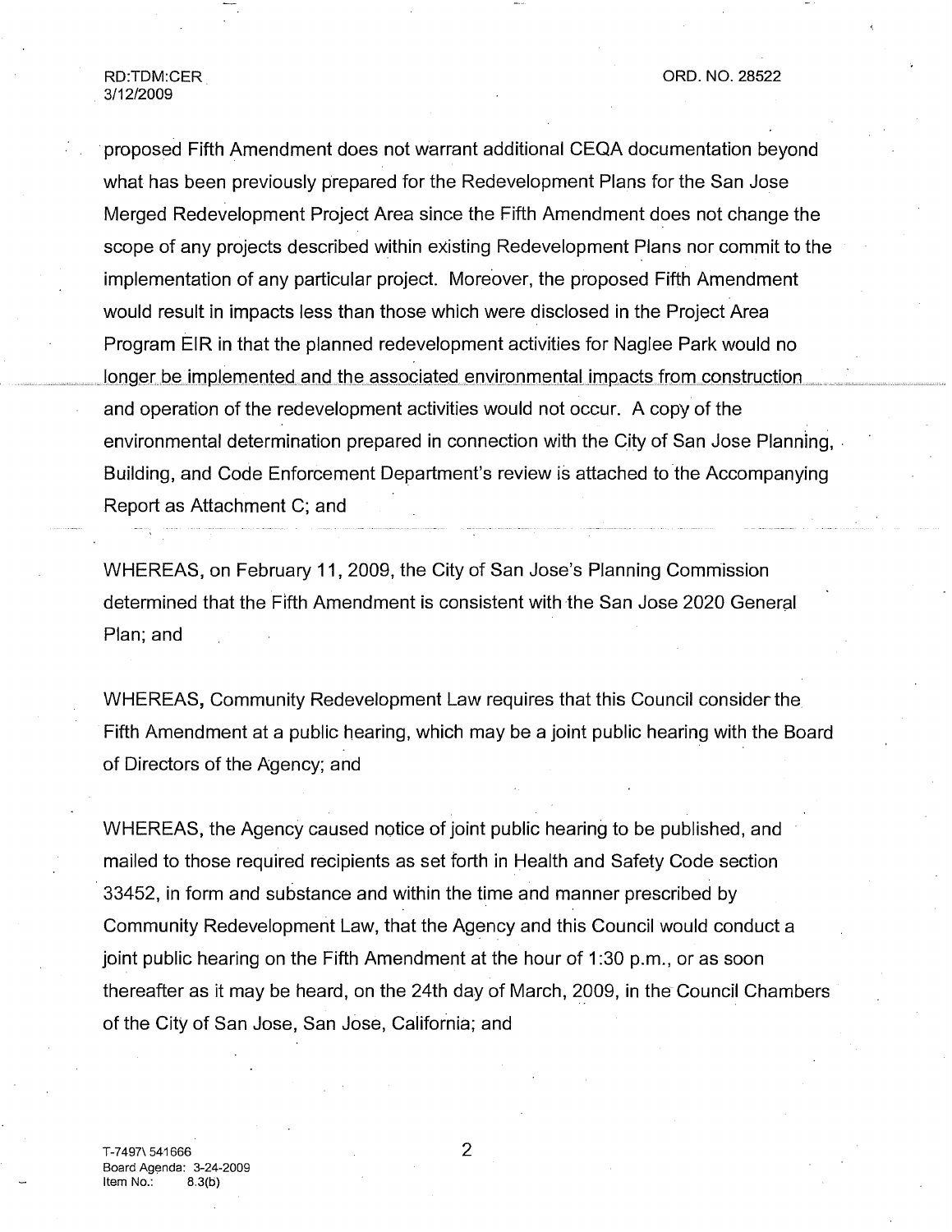WHEREAS, the joint public hearing was held on March 24, 2009, and this Council did consider the proposed. Fifth Amendment at said hearing and all oral and written evidence or testimony for or against the adoption thereof; and

WHEREAS, no speakers appeared at the public hearing to speak in response to the proposed Fifth Amendment; and

WHEREAS, no written objections were received at or prior to the public hearing.

BE IT ORDAINED BY THE COUNCIL OF THE CITY OF SAN JOSE:

SECTION I. No oral or written objections were presented to the City Council in connection with the Fifth Amendment.

SECTION II. The Fifth Amendment is found and determined to be necessary and desirable, and is hereby approved and adopted as submitted to the City Council on March 24, 2009. The Fifth Amendment is on file in the offices of the City Clerk and the Redevelopment Agency of the City of San Jose. The Redevelopment Plan for the Project Area (as amended, including, without limitation, as amended by the Fifth Amendment) is on file in the offices of the City Clerk and the Redevelopment Agency of the City of San Jose, and is by this reference incorporated herein and made a part hereof.

SECTION III. It is the purpose and intent of this Council in enacting this Ordinance to provide for the continued rehabilitation and redevelopment of the Project Area through all lawful and convenient means whatsoever. To this end, the Redevelopment Plan for the Project Area (as amended, including, without limitation, as amended by the Fifth Amendment) is hereby designated the official Redevelopment Plan for the Project Area.

3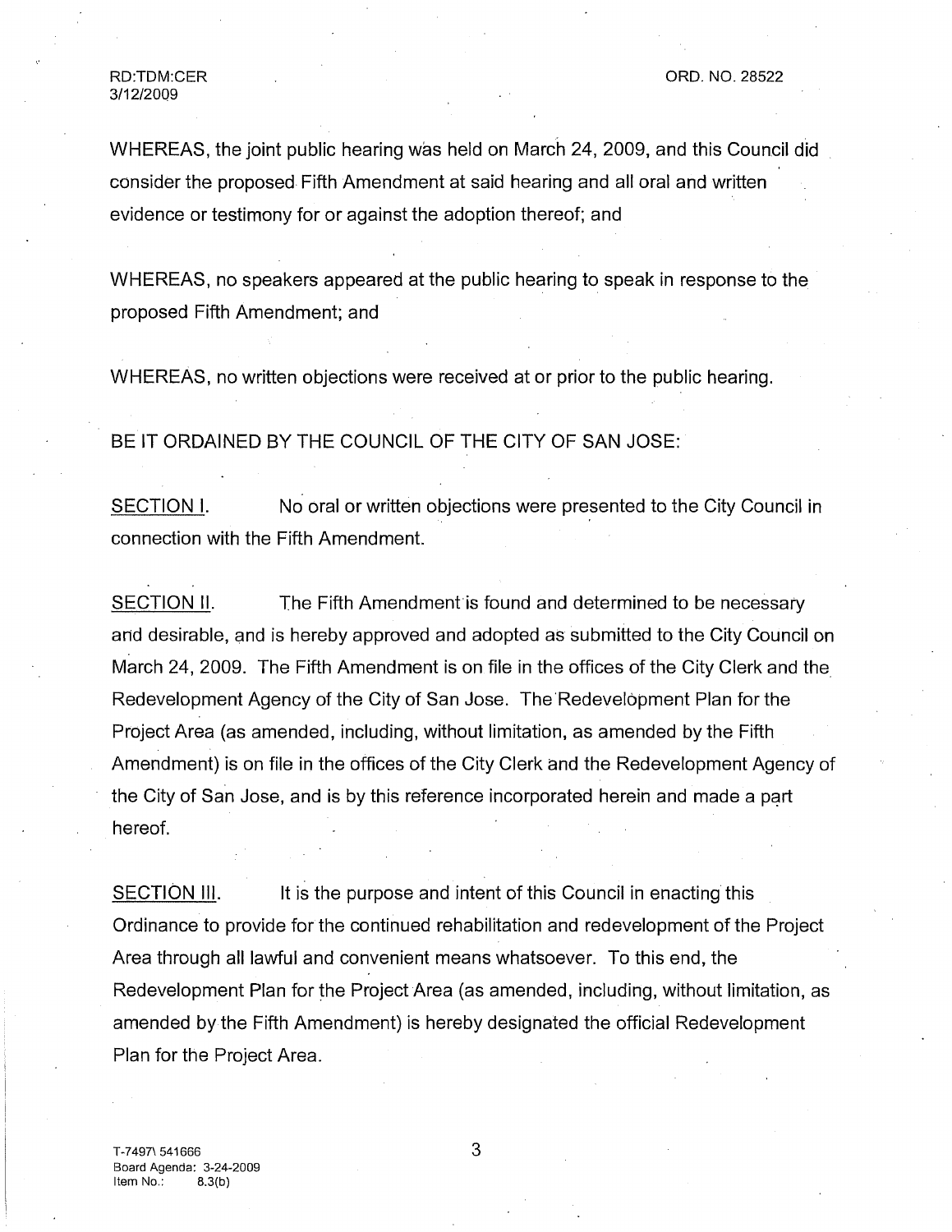¯ 3/12/2009

SECTION IV. It is additionally the purpose and intent of this Council in enacting this Ordinance to exclude certain territory known as Naglee Park from the Project Area.

SECTION V. The City Council does hereby find and determine, based on substantial evidence in the record, including, but not limited to, the Report to Council and all documents referenced therein, any other documents referenced herein, oral and written staff reports, and evidence and testimony received at the public hearing, that the Redevelopment Plan for the Project Area (as amended by the Fifth Amendment) will continue to redevelop the Project Area in conformity with Community Redevelopment Law and in the interests of the public peace, health, safety, and Welfare. This finding and determination is made based, in part, on the goals set forth in the Redevelopment Plan and in the Five-Year Implementation Plan for the Project Area and the analysis contained in the Report to Council.

SECTION VI. The notice, public hearing and other requirements of the Community Redevelopment Law have been met.

SECTION VII. Prior ordinances adopting and amending the Redevelopment Plan for the Project Area are continued in full force and effect, as amended by this Ordinance:

SECTION VIII. No later than 60 days after the adoption of this Ordinance, the Executive Director or designee is hereby directed to record with the County Recorder of Santa Clara County a statement that the Redevelopment Plan for the Project Area has been amended.

SECTION IX. Within 30 days following the adoption of this Ordinance, the City Clerk or designee is hereby directed to transmit a copy of this Ordinance, a description of Naglee Park and a map or plat indicating the amendment to.the Redevelopment. Plan, to the following parties:

4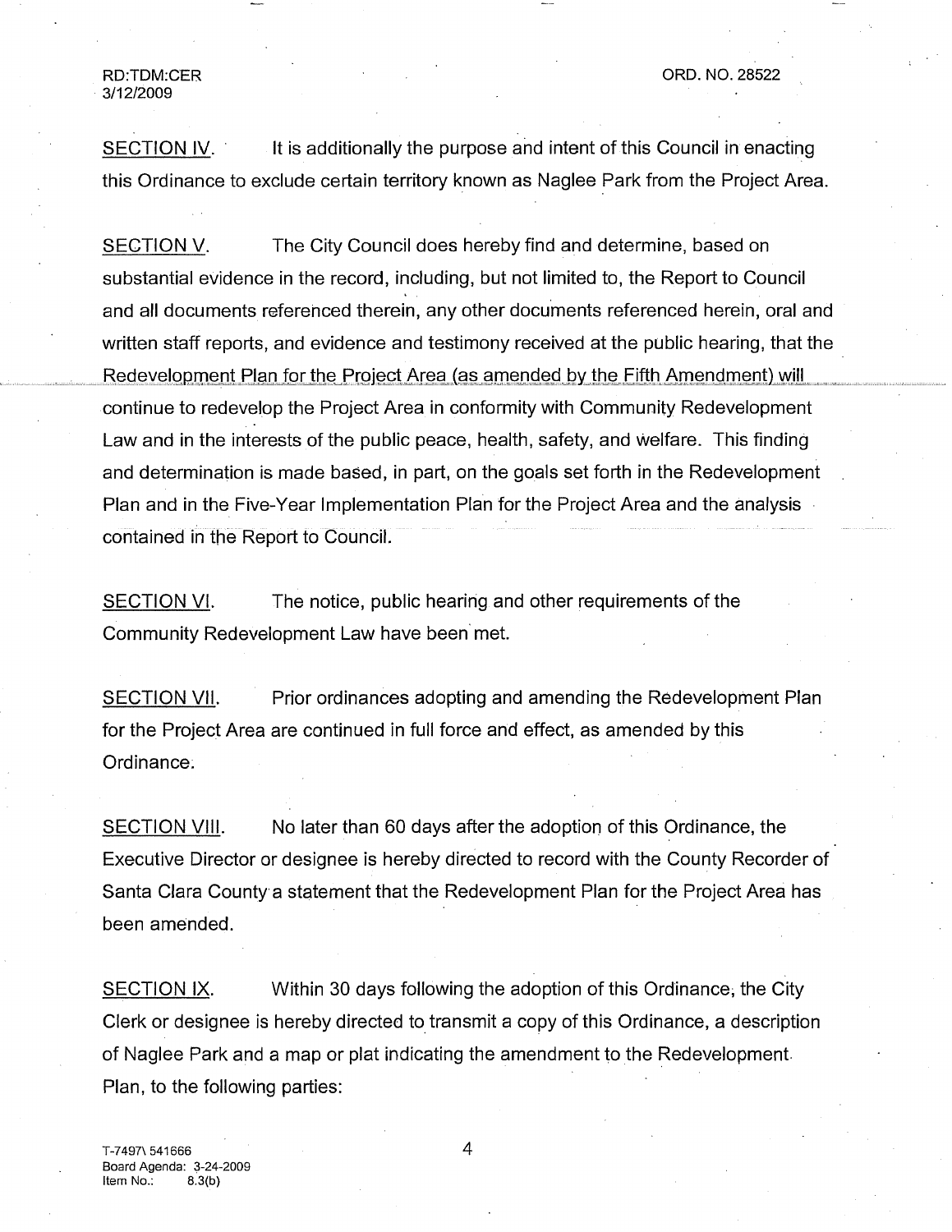- **(a)** The auditor and assessor of Santa Clara County;
- (b) The officer or officers performing the functions of the auditor or assessor for any taxing agencies which, in levying or collecting taxes, do. not use the Santa Clara County assessment roll or do not collect taxes through Santa Clara County;
- $(c)$ The governing body of each of the taxing agencies which levies taxes upon any property in the Project Area; and
- (d) The State Board of Equalization.

RD:TDM:CER 3/12/2009

//

//

//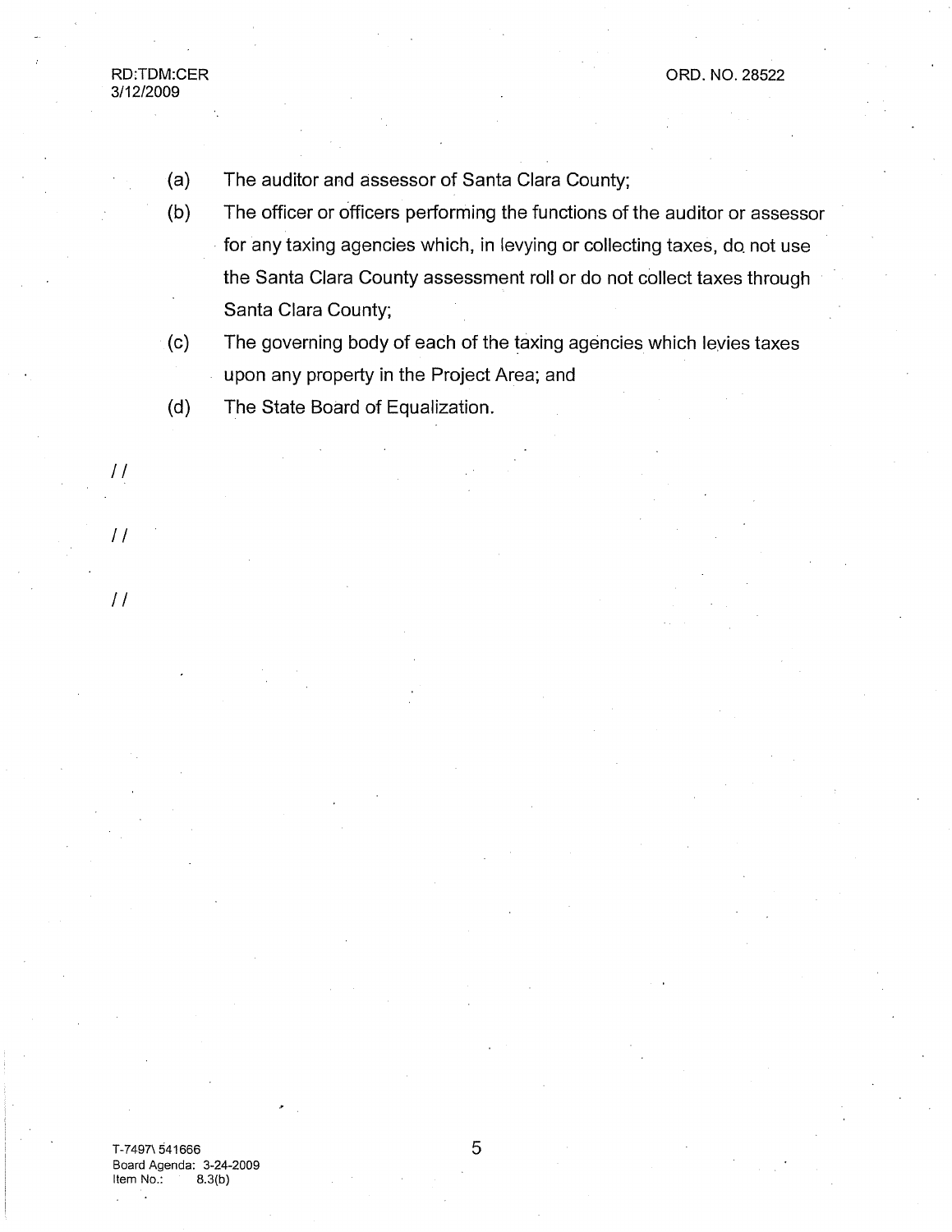3/12/2009

SECTION X. If any part of this Ordinance, or the Fifth Amendment which it approves, is held to be invalid for any reason, such decision shall not affect the validity of the remaining Ordinance or of the remaining Fifth Amendment, and this Council hereby declares that it would have passed the remainder of this Ordinance or approved the remainder of the Fifth Amendment, if such invalid portion thereof had been deleted.

PASSED FOR PUBLICATION of title this 24<sup>th</sup> day of March, 2009, by the following vote:

AYES: CAMPOS, CHU, KALRA, LICCARDO, NGUYEN, OLIVERIO, PYLE, REED.

NOES:

ABSENT: CHIRCO, CONSTANT, HERRERA.

NONE.

DISQUALIFIED: NONE.

**CHUCK** 

Mayor

**TEST:** LEE PRICE, MMC City Clerk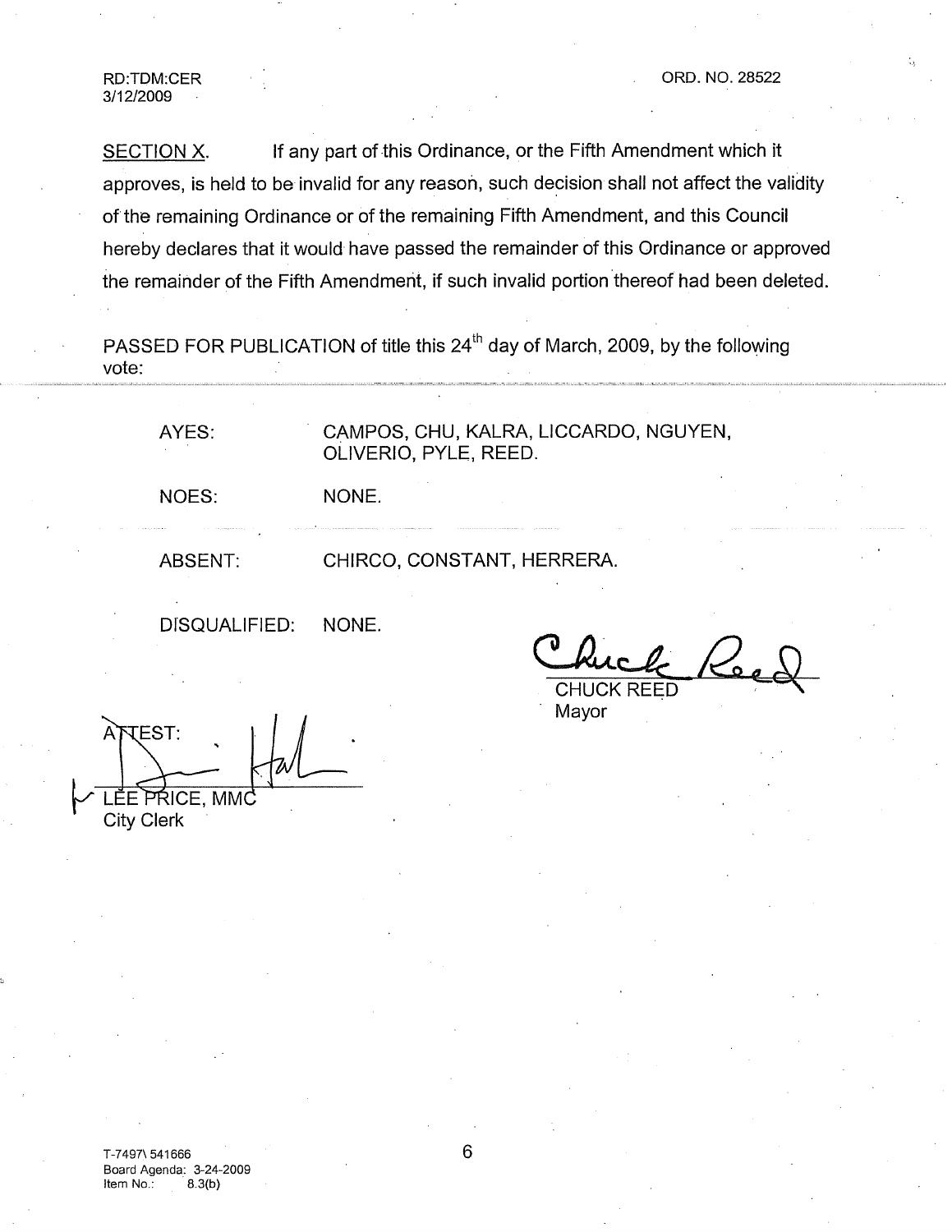CONFORMED COPY: This document has not been compared with the original. SANTA CLARA COUNTY CLERK-RECORDER

Recordina requested by: **Redevelopment Agency** of the City of San Jose

When recorded mail to: **Redevelopment Agency** of the City of San Jose 200 E. Santa Clara Street San Jose, CA 95113 Attn.: General Counsel

20232500  $Doc#$ :  $1:02$  PM 4/30/2009

THIS DOCUMENT IS RECORDED FOR THE BENEFIT OF THE REDEVELOPMENT AGENCY OF THE CITY OF SAN JOSE AND IS EXEMPT FROM FEE PER GOVERNMENT CODE SECTIONS 27383 AND 6103

THE PROPERTY THAT IS THE SUBJECT OF THIS STATEMENT IS EXCLUDED FROM A REDEVELOPMENT PROJECT AREA, MORE SPECIFICALLY CALLED THE NAGLEE PARK AMENDMENT TO THE STRONG NEIGHBORHOODS INITIATIVE REDEVELOPMENT PROJECT AREA.

## **STATEMENT OF PROCEEDINGS** Per Health and Safety Code Section 33456

This is notice by the Redevelopment Agency of the City of San Jose that by proceedings instituted under the California Community Redevelopment Law, the Redevelopment Agency of the City of San José ("Redevelopment Agency") did on April 7, 2009, by final adoption of its Ordinance No. 28522, approve and adopt the "Naglee" Park Amendment" to the Redevelopment Plan of the Strong Neighborhoods Initiative Redevelopment Project Area ("Project Area"), excluding from the Project Area the territory commonly known as "Naglee Park," described in the boundary description attached hereto as Exhibit "A" and incorporated herein. Proceedings for the adoption of the Naglee Park Amendment were instituted under the California Health and Safety Code Sections 33000 et seq., California Community Redevelopment Law. California Health and Safety Code Section 33456 requires the recordation of this Statement of Proceedings following adoption of the amendment.

Pursuant to Section 306 of the Redevelopment Plan of the Project Area, the Agency is authorized to acquire real property located within the Project Area by eminent domain. Real property affected by the Naglee Park Amendment is excluded from the Project Area and may not be acquired by the Redevelopment Agency by eminent domain.

1

APPROVED AS TO FORM:

Supervising Sr. Associate Counsel

**REDEVELOPMENT AGENCY** OF THE CITY OF SAN JOSE

Executive Director

552859 4/28/09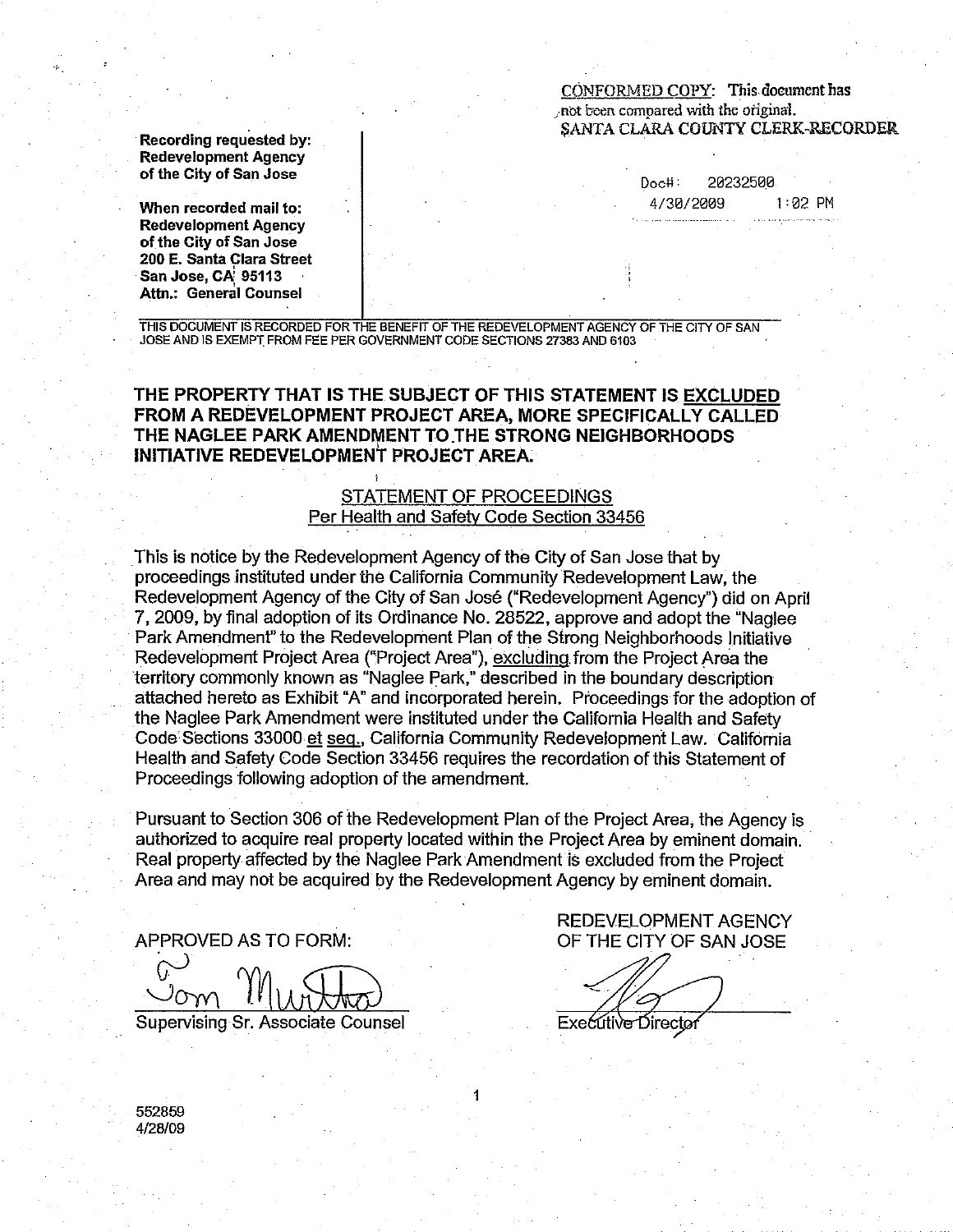### **EXHIBIT A**

#### NAGLEE PARK LEGAL DESCRIPTION

REAL PROPERTY in the City of San Jose, County of Santa Clara, State of California, being a portion of the Pueblo Lands of San Jose, described as follows:

BEGINNING at the southerly corner of the boundary of that Map of Tract 9645 filed for record on July 1, 2005, in Book 788 of Maps, pages 40 through 43, Santa Clara County Records, also being on the southeasterly line of E. Virginia Street;

Thence along said southeasterly line, the following two courses:

- 1. Thence South 69°18'40" West, 60.93 feet:
- 2. Thence South 59°17'23" West, 137.80 feet, to the southeasterly prolongation of the southwesterly line of Lots 1, 4, 5, 8, 9, 12, 13, 16, 17, 20, 21 and 24 as shown on that Map of the Newhall and Cottrell Subdivision filed for record in Book "E" of Mans, page 123, Santa **Clara County Records:**
- 3. Thence along said prolongation and southwesterly line, and the northwesterly prolongation of sald southwesterly line. North 30°41'17" West. 709.33 feet. to the northwesterly line of **Margaret Street:**
- 4. Thence along said northwesterly line, South 59°16'54" West, 44.07 feet, to the southwesterly line of Parcel Two as described in the deed recorded February 26, 1993, in Book M643 of Official Records, page 1295, Santa Clara County Records;

Thence along the southwesterly and northwesterly line of said Parcel Two, the following two **COUTSAS!** 

- 5. Thence North 30°42'00" West, 45.89 feet:
- Thence North 59°18'00" East, 44.15 feet, to the southwesterly line of the northeasterly lots in 6. Block 2 of Reed's Addition (unrecorded), said line being parallel with and 137.87 feet southwesterly of the southwesterly line of S. 12<sup>th</sup> Street,
- 7. Thence along said parallel line, its northwesterly prolongation, the southwesterly line of Lots 13, 15-21 and 22, as shown on that Map of Jackson's Subdivision filed for record in Book "B" of Maps, page 43, Santa Clara County Records, and its northwesterly prolongation, North 30°42'00" West, 1,247.19 feet, to the southeasterly line of E. William Street;
- 8. Thence along said southeasterly line, North 59°20'38" East, 46.81 feet, to the southwesterly line of Block 79 as shown on that Map of Naglee Park Tract Survey No. 4 filed for record in Book "L" of Maps, page 100, Santa Clara County Records;
- 9. Thence along said southwesterly line, North 34°36'52" West, 483.94 feet, to the southeasterly line of Parcel One as described in the deed recorded December 3, 2004, in Document No. 18125464 of Official Records, Santa Clara County Records;

Thence along said southeasterly line and the southwesterly line of said Parcel One and its northwesterly prolongation, the following two courses: 10. Thence South 59°20'08" West, 38.11 feet;

552859 4/28/09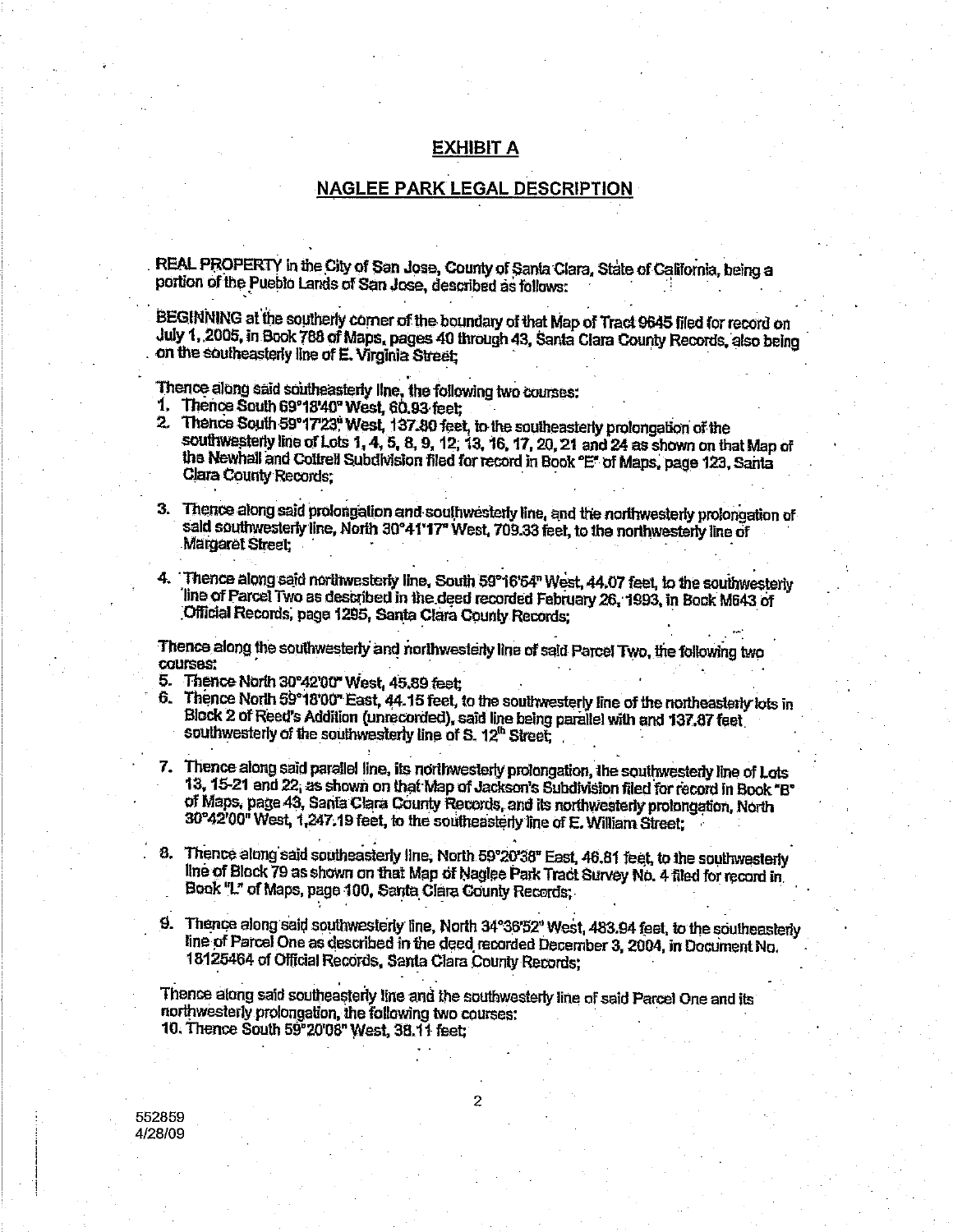11. Thence North 31°52'41" West, 128.95 feet, to the northwesterly line of E. San Salvador Street;

- 12. Thence along said northwesterly line, North 59°20'08" East, 17.26 feet, to the northeasterly line of Lots 1-12 as shown on that Map of the Flickinger Subdivision filed for record in Book "O" of Maps, page 10, Santa Clara County Records;
- 13. Thence along said northeasterly line and its northwesterly prolongation, North 30°39'52" West, 611.56 feet, to the northwesterly line of E. San Carlos Street;
- 14. Thence along said northwesterly line, South 59°20'08" West, 2.96 feet, to the southwesterly line of Lots 5-11 of Block 53 as shown on that Map of the Naglee Park Tract Survey No. 2 filed for record in Book "K" of Maps, page 41, Santa Clara County Records;
- 15. Thence along said southwesterly line. North 30°39'52" West, 350.00 feet, to the northwesterly line of said Lot 5:
- 16. Thence along said northwesterly line, North 59°20'08" East, 2.96 feet, to the southwesterly line of Lots 1-4 of Block 53 as shown on said Map of the Naglee Park Tract Survey No. 2;
- 17. Thence along said southwesterly line, its northwesterly prolongation, the southwesterly line of Lots 1-11 in Block 40 as shown on that Map of Naglee Park Tract Survey No. 1 filed for record In Book "F-2" of Maps, page 15, Santa Clara County Records, its northwesterly prolongation. and the southwesterly line of Lots 1-10 in Block 27 as shown on said Map of the Naglee Park Tract Survey No. 1, North 30°39'52" West, 1,362.90 feet, to the northwesterly line of said Lot 1.
- 18. Thence along said northwesterly line, North 59°20'08" East, 32.04 feet, to the southwesterly line of that parcel of land described in the deed recorded June 2, 1999, in Document No. 14839586 of Official Records, Santa Clara County Records:
- 19. Thence along said southwesterly line and the southwesterly line of that parcel of land described in the deed recorded August 14, 2003, in Document No. 17269367 of Official Records, Santa Clara County Records, North 30°39'52" West, 80.00 feet, to the existing South-East Strong Neighborhood Initiative Redevelopment Project Area boundary line:

Thence along said Project Area boundary line, the following fourteen courses:

- 20. Thence continuing along said southwesterly line, North 30°39'52" West, 20.00 feet, to the northwesterly line of that parcel of land described in said deed recorded August 14, 2003;
- 21. Thence along said northwesterly line, North 59°20'08" East, 95.92 feet, to the southwesterly line of S. 12<sup>th</sup> Street:
- 22. Thence along said southwesterly line, South 30°39'52" East, 39.79 feet, to the southwesterly prolongation of the southeasterly line of Lots 1-4 in Block 28 as shown on said Map of the Naulee Park Tract Survey No. 1,
- 23. Thence along said protongation, said southeasterly line and the northeasterly prolongation of said southeasterly line, North 59°20'08" East, 375.92 feel, to the northeasterly line of S. 13<sup>th</sup> Street:

552859 4/28/09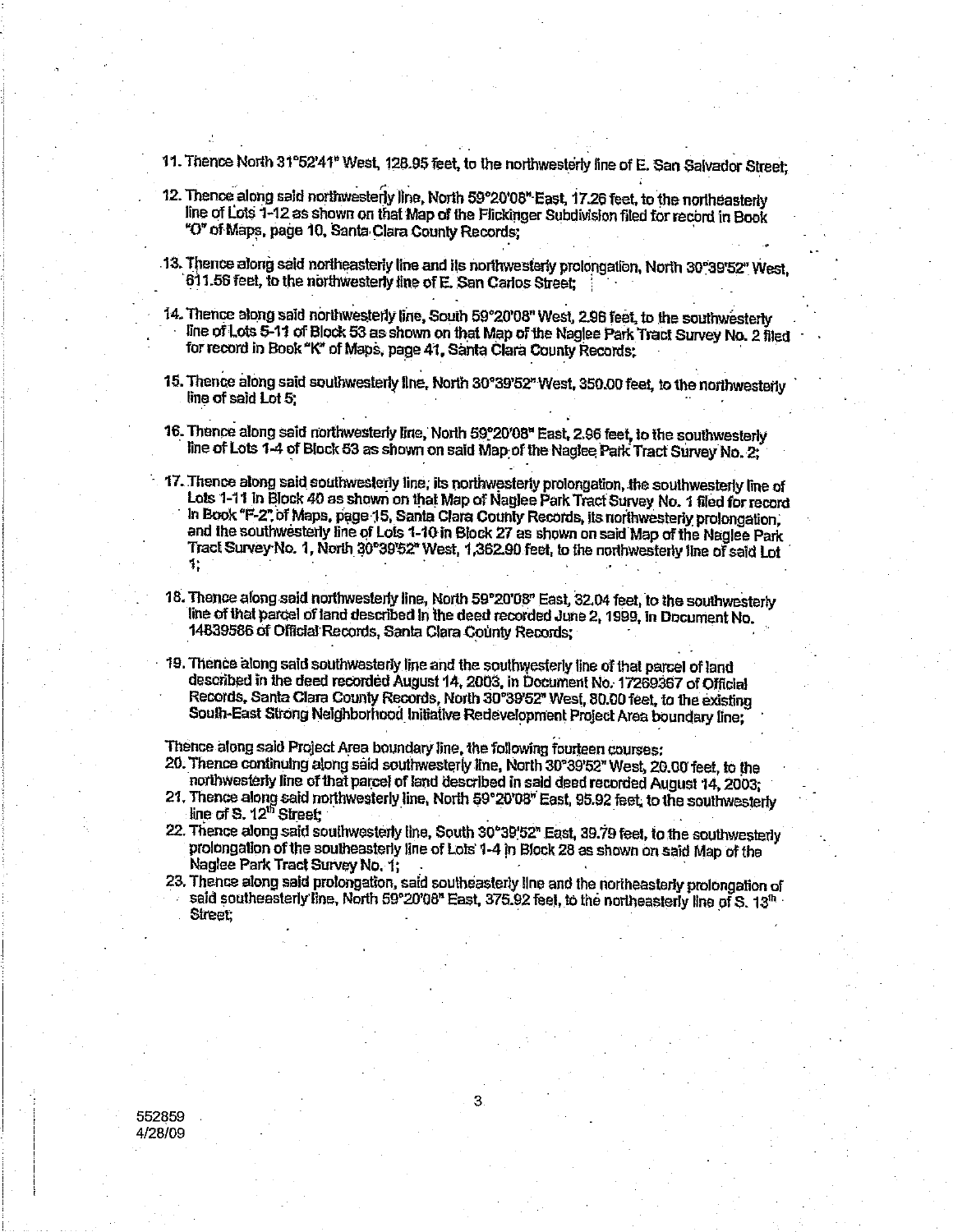**ACKNOWLEDGEMENT** State of California<br>County of *Newta* Clana no tury<br>On Cypril 30, 2009 before me, <u>Jamara R. Warren Public</u> Personally appeared Harvey 5. Maunog ends in the person of the personally appeared who proved to me on the basis of satisfactory evidence to be the person(s) whose name(s) is/are subscribed to the within instrument and acknowledged to me that he/she/they executed the same in his/her/their authorized capacity(jes), and that by his/her/their signature(s) on the instrument the person(s), or the entity upon behalf of which the person(s) acted, executed the instrument. I certify under PENALTY OF PERJURY under the laws of the State of California that the foregoing Paragraph is true and correct. WITNESS my hand and official seal **TAMARA R. WARREN** Comm. No.1674133 NOTARY PUBLIC - CALIFORNIA SANTA CLARA COUNTY Comin. Expires June 10, 2010. Signature *Jamana R. Wande* (Seal)

\* Statement of Proceedings<br>(re: Naglee Park - Ord. 28522)